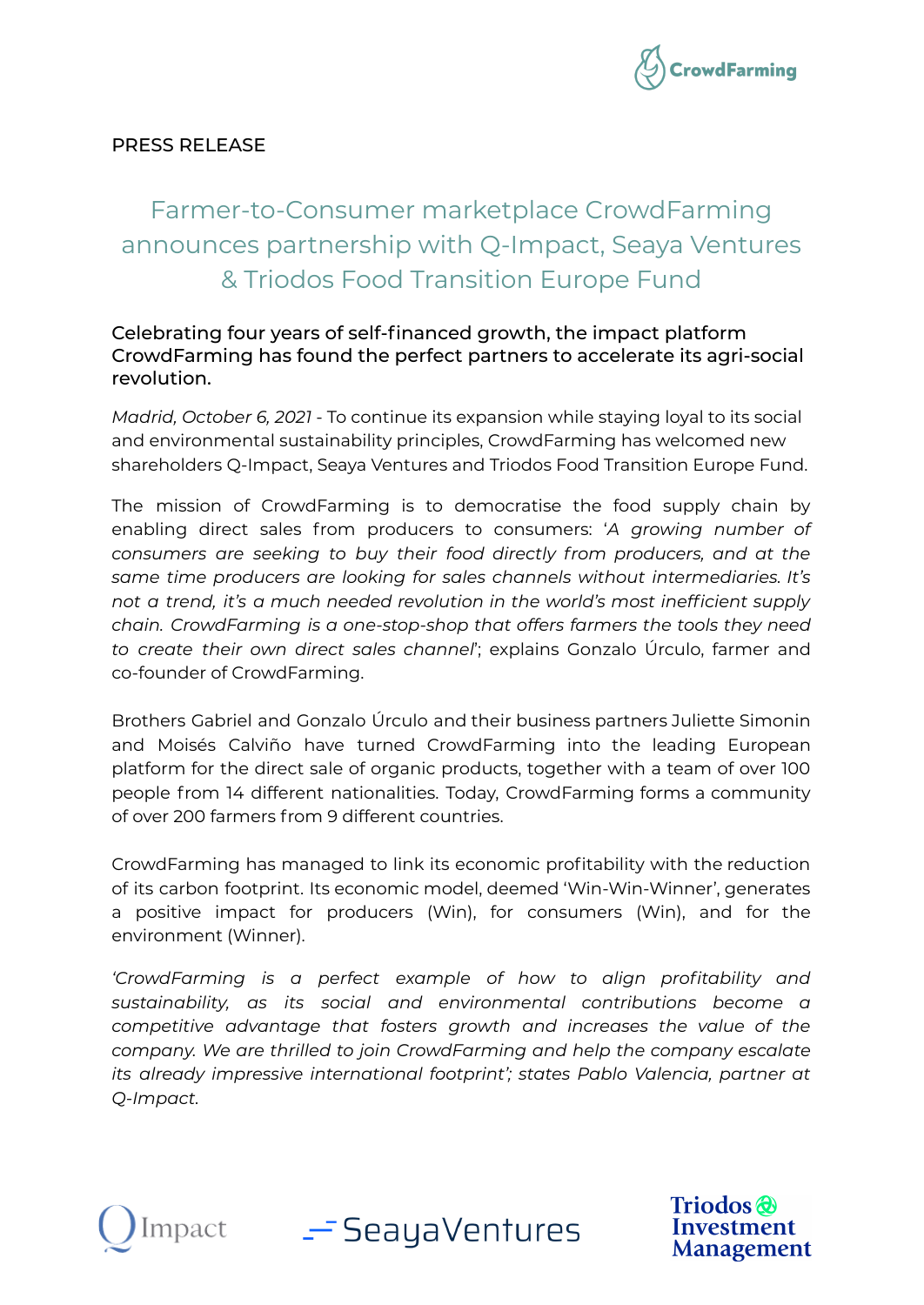

*'We are excited to invest in CrowdFarming, whose unique value proposition is accelerating the change towards a more sustainable agriculture and food consumption. This investment reinforces our thesis that we can achieve top decile returns backing sustainable tech companies with founders that share our values, looking both for prosperity and purpose'; said Carlos Fisch, Principal at Seaya.*

Adam Kybird, senior investment manager at Triodos Investment Management confirms: *'We are very pleased to join CrowdFarming on its exciting journey. The company's focus on sustainable and responsible farming practices, fair and stable prices for farmers, and a true connection between farmers and consumers fits in seamlessly with the impact thesis of our Fund. CrowdFarming is a true European frontrunner, and we are happy to contribute to its positive impact and growth going forward'.*

#### Investment with a purpose

'Our new partners have shown a total alignment with our mission and respect for our values. We were already generating a positive [economic] result and we could have continued on our own. This position gave us the privilege to choose the right partners for the coming challenges.' states Gonzalo Úrculo.

The company will use the newly received funds to facilitate the entrance of new farmers in the marketplace, improve logistics, and help more farms obtain the EU's organic certification. During the next months CrowdFarming will create new teams of agronomic engineers in France, Italy, Germany, Austria, Netherlands and Spain to continue its multi-local expansion.

 $\,>$ 

## **END**

#### **NOTE TO EDITORS**

#### About CrowdFarming

CrowdFarming provides farmers with logistics, customer service, packaging and marketing services. The invention of an adoption system, enabling the consumer to actively contribute to sustainable farming by financing a tree and receiving the harvest in exchange, has proven a major game changer in regards to building a relationship between producer and consumer and the fight against food waste.



\_\_<sup>\_\_</sup>SeayaVentures

**Triodos** Investment **Management**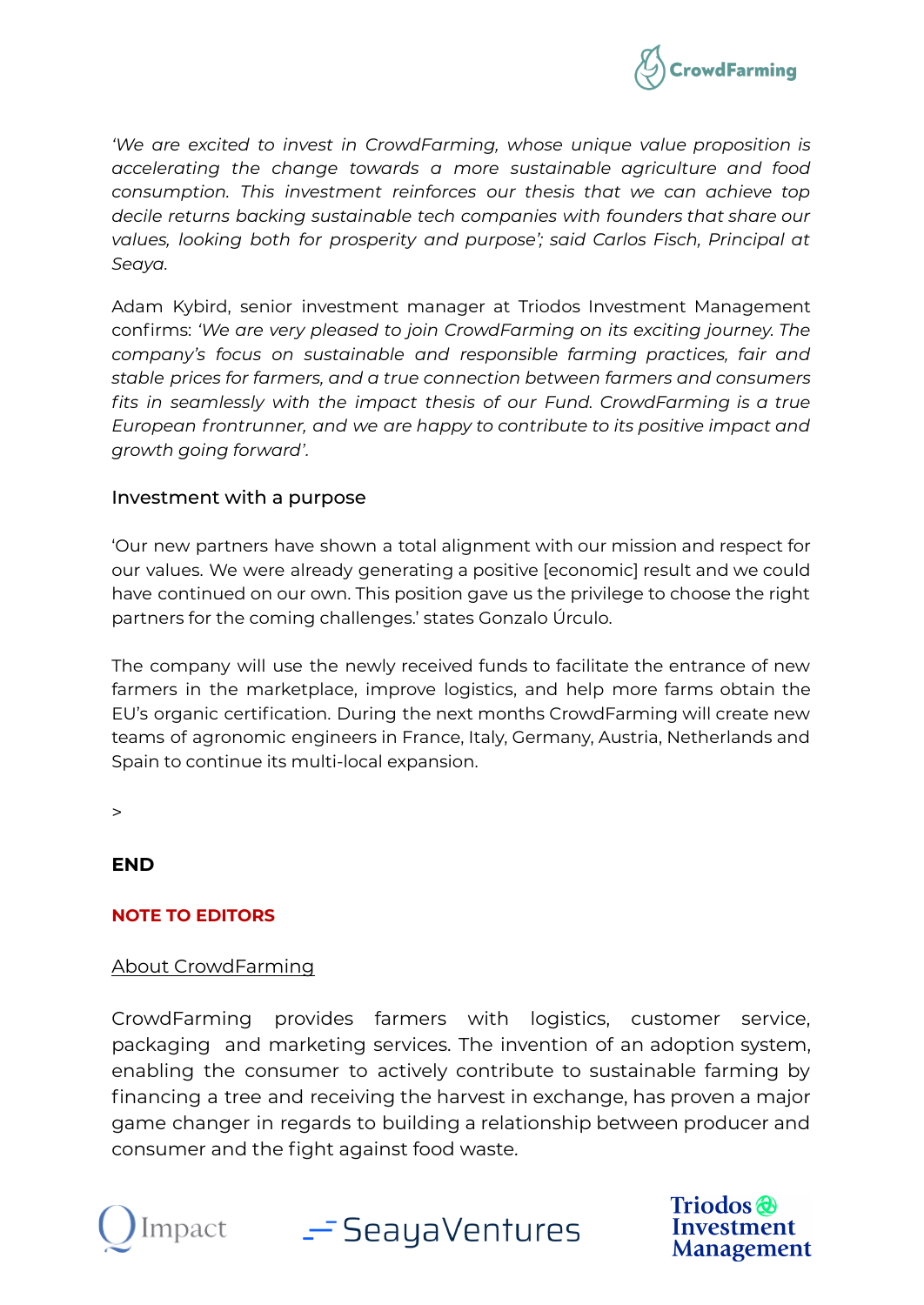

The company is disrupting the farmer-to-consumer industry and has become the market leader with around 200 farmers selling their products to 350.000 final consumers all over Europe.

[www.crowdfarming.com](http://www.crowdfarming.com)



Impact - SeayaVentures

Triodos<sup>®</sup> Investment **Management**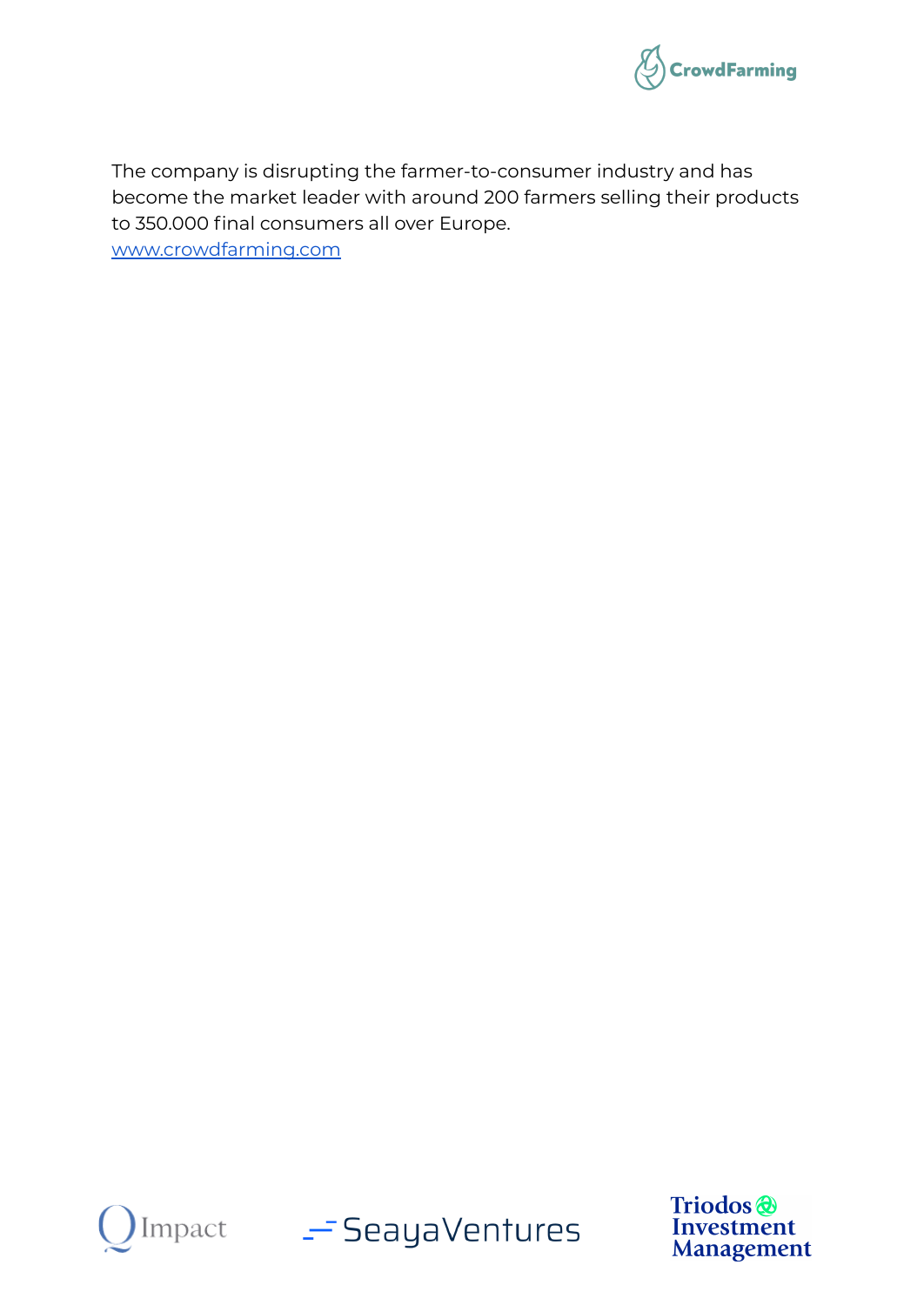

## About Q-Impact

Q-Impact is an impact investment management entity, registered in Spain under the CNMV. Its first fund, Q-Impact I, FESE invests in high growth SMEs with a positive contribution around critical social and environmental issues in Spain.

Q-Impact is part of Qualitas Equity, an independent group specialized in alternative investments that align innovation, profitability and sustainability. Other vertical strategies of Qualitas Equity include Q-Energy in renewable energy infrastructure and Q-Living in affordable housing. <https://qualitasequity.com/qimpact/introduccion>

# About Triodos Food Transition Europe Fund

Triodos Food Transition Europe Fund offers investors the opportunity to participate in the growth of the organic and sustainable food sector in Europe. The fund is managed by Triodos Investment Management. Triodos Investment Management connects a broad range of investors who want to make their money work for lasting, positive change with innovative entrepreneurs and sustainable businesses doing just that. Triodos Investment Management has built up in-depth knowledge throughout 25 years of impact investing in sectors such as Energy & Climate, Inclusive Finance and Sustainable Food & Agriculture. It also invests in listed companies that materially contribute to the transition toward a sustainable society. Assets under management as per end of June 2021: EUR 6.1 billion. www.[triodos-im.com](http://www.triodos-im.com)

## About Seaya Ventures

Seaya Ventures is a leading European & Latin-American Venture Capital firm based in Spain, investing in value-driven founders who are building global technology companies with a sustainable approach.

Since raising its first fund in 2013, Seaya manages \$350M across three early-stage funds. Seaya Ventures accelerates startup growth by working with the founders to enhance their strategic vision, putting at their disposal its global platform, its strong network of founders, investors and corporates, as well as Seaya's experience in scaling leading companies such as Glovo, Cabify, Wallbox, Spotahome, Clarity AI, Clicars and Savana. <https://seayaventures.com/>



 $-$  SeayaVentures

**Triodos** Investment Management